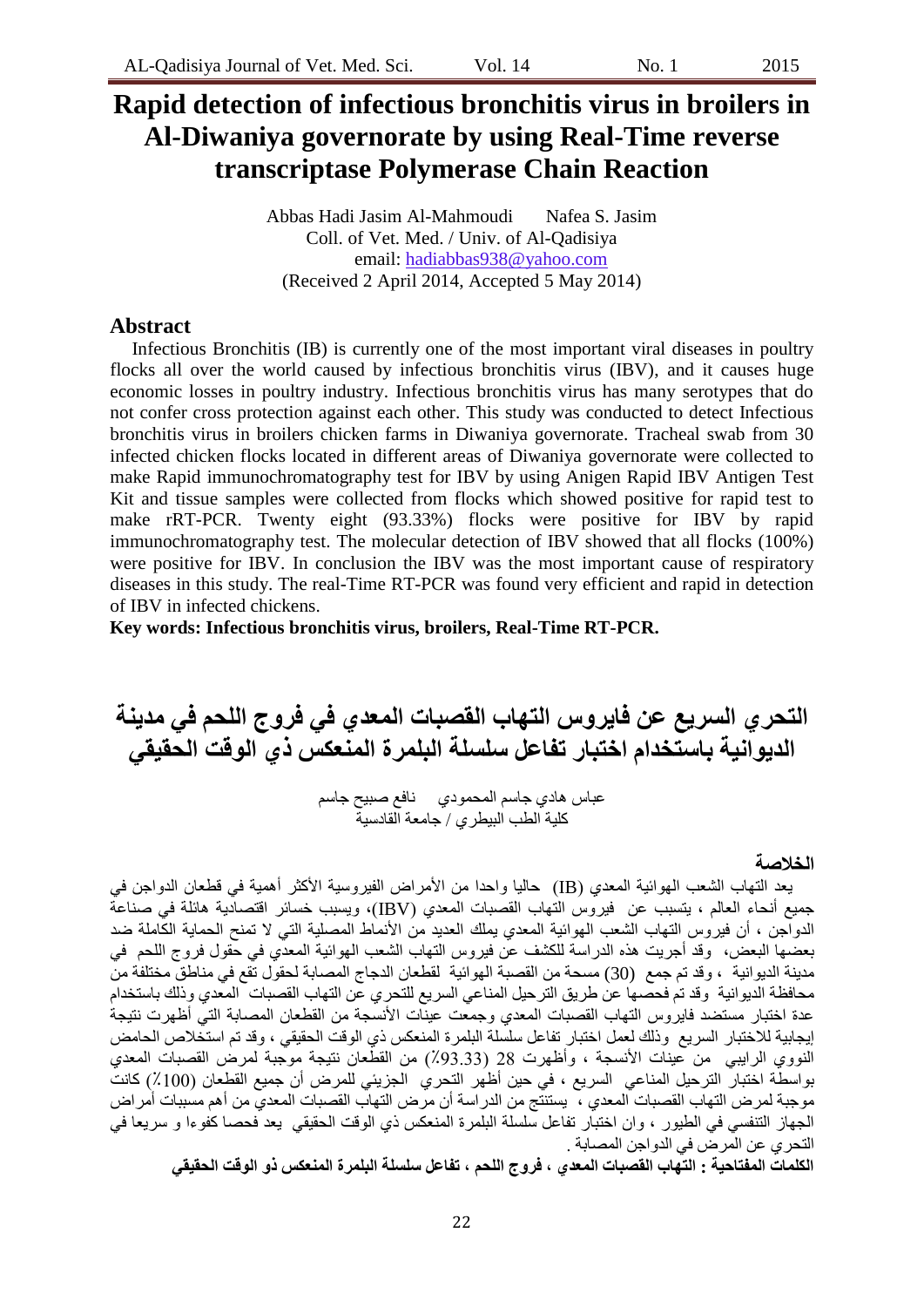# **Introduction**

Infectious Bronchitis disease (IB) is an acute, highly contagious upper respiratory disease of chickens caused by infectious bronchitis virus (IBV) belongs to group III of the genus *coronavirus* of the *coronaviridae* family. IB affects chickens of all ages, causing respiratory, reproductive and renal diseases (1). The IBV is an envelope, non-segmented, single stranded and has positive-sense RNA; the RNA is the largest of all groups of RNA virus, approximately (27.7 kb) in length (2). The virus causes significant economic losses throughout the world and is able to spread very rapidly (3).Vaccination is only partially successful due to continual emergence of antigenic variants and requires the application of multiple vaccines at many sites due to the simultaneous presence of multiple antigenic types with less cross protection between them (4). Virus isolation is a sensitive technique but can be laborious, time consuming (5). Reverse transcriptase quantitative real-time PCR has high sensitivity and ability to quantify IBV in sample and highly specific and fast assay that provide rapid detection and less labor intensives as compare to other conventional methods used for laboratory diagnoses such as virus isolation (6).

# **Materials and methods**

Samples were collected from 30 infected broiler flocks which suffered from severe respiratory signs with high mortality, signs were gasping, ocular and nasal discharge, grossly there were severe congestion of trachea, cast plug in the bifurcation of the trachea, affected kidneys were swollen and pale and urate deposit observed in the kidney tissues and in the ureter. Tracheal swabs were collected from 5 chickens per flocks by using sterile cotton swab for rapid test to IBV. Tissue samples of trachea, lung, kidney and cecal tonsils were collected in sterile plastic test tubes and stored in deep freeze at (-42C°) in Najaf veterinary hospital until used for PCR .

## **Immunochromatography assay**

Anigen Rapid IBV Antigen Test Kit (BIONOTE, Incorporation, Korea) Who contains: rapid IBV antigen test devices, sample collection tubes containing 1ml of assay diluents, sample collection swabs and disposable droppers. Tracheal swab was used by inserting the swab inside the trachea several times then insert the swab into the sample collection tube containing assay diluents. Then mixing until the sample has been dissolved in the assay diluents, and the tube was left until the large particles have settled down in the bottom of the tube. Then four drops of supernatant were taken by disposable dropper and added to the sample hole on the test device. As the test begins to work, the purple color was observed moving across the result window in the center of the test device and the test results were read at 10 minutes.

## **Reverse transcription real time PCR**

preparation of tissue samples: after thawing the samples, 100 mg of tissue was put in sterile mortar and started grinding by pestle with 1ml of phosphate buffer saline (PBS) to obtain homogenous suspension (10%). After that the suspension was transferred into an eppendorf tube and centrifuged at (1200 rpm) in cooling centrifuge at (5ºC) for (15 min.). Then the supernatant fluid was collected then filtered in (0.22µm) mile pore filter, after that stored in deep freeze at  $(-70 °C)$  in the central laboratory of the general state of veterinary services in Baghdad until used .

## **RNA extraction**

The viral RNA was extracted from tissue samples by using (RNase Mini kit, QIAGEN, USA) according to manufacturer's instructions. IBV was detected using one step Real-Time PCR kit (IBV Real-Time detection kit, QIAGEN, USA).

## **Master mix**

Real- Time PCR master mix was prepared by Real-Time PCR Detection Kit (Gen-Kam, Germany) which composed from three reagents (A,B and Y) and control positive (D1), control negative (D2). Then all these reagents were mixed together on vortex with total volume 18 µl for each well of 96 PCR microtiter plate, then 2 µl of control positive, control negative and sample were added. The amplification was carried out in Applied Bio system 7300 Real-Time PCR device thermal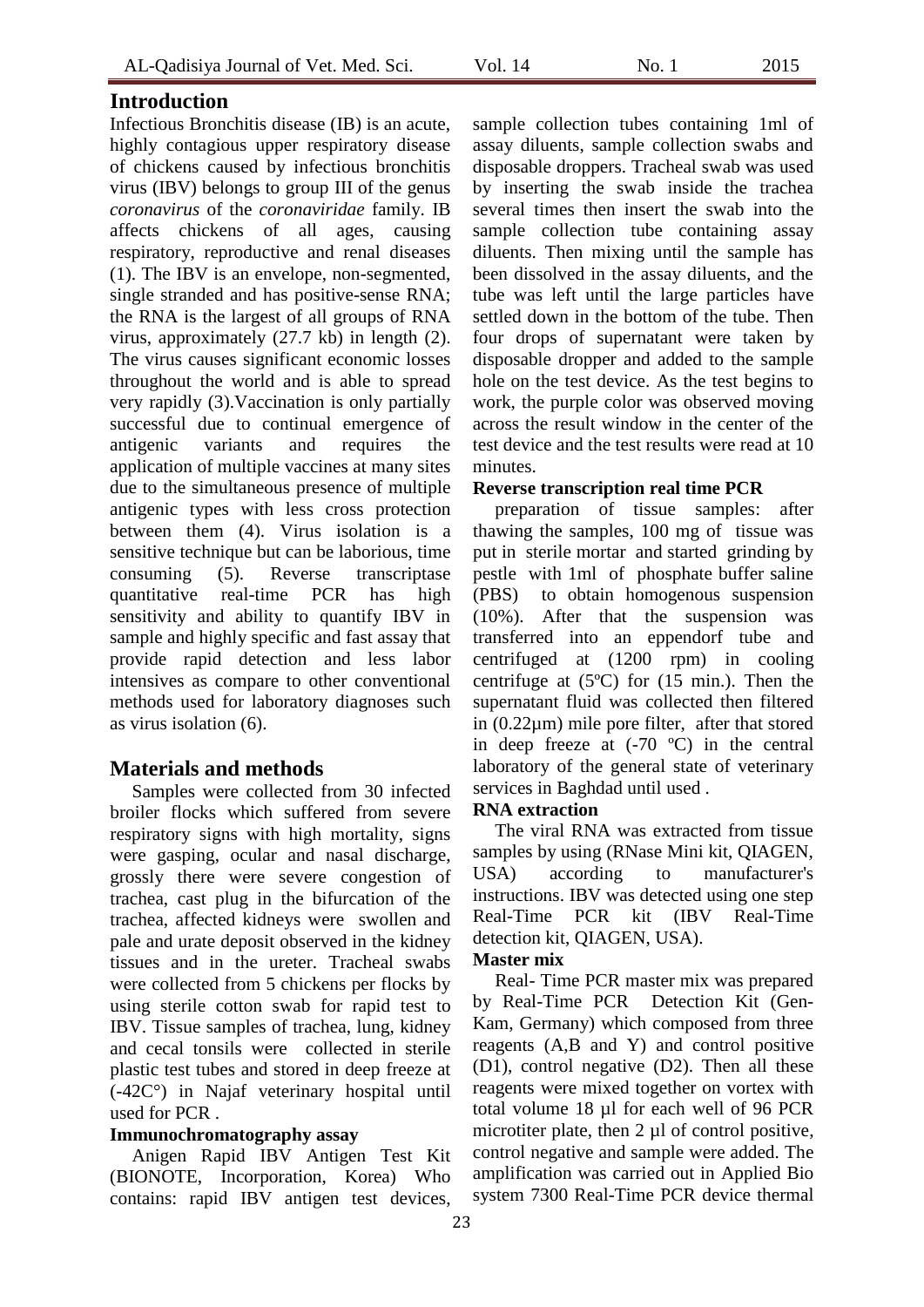cycler (USA). For cycling conditions: reverse transcription for synthesis of cDNA was performed at  $(42 \text{ °C})$  for  $(60)$  minute, followed by  $(70 °C)$  for  $(10)$  minute to inactivate RT-enzyme and activate the taq polymerase. Then followed by extension at (95 ºC) for (15 second) and final extension at  $(60 °C)$  for  $(1 \text{ minute})$ , 40 cycles.

## **Results**

## **Clinical signs**

The result of clinical examination showed that there were rales, sneezing, gasping during breathing, coughing, ocular and nasal discharge, sometimes accompanied by lacrimation, conjunctivitis and facial swelling, loss of appetite, weakness, depression, and ruffled feather, Figure (1).

#### **Gross lesions**

The results of gross lesions examination showed that there was tracheal congestion; exudates in trachea and sometime there were hemorrhage, cast plug in the bifurcation of the trachea figure (2), caseated pus in the lungs, air sacculitis, hemorrhages of cecal tonsils and nephritis.

## **Results of rapid immunochromatographic assay**

The results of rapid immunochromatographic assay showed that out of 30 flocks were 28(93.33%) positive for IB.

## **Results of Real-Time PCR**

The results of Real-Time PCR showed that out of 30 flocks were all (100%) positive for IBV. Table (1), figure (3).





**Fig. (3): Graph of Real-Time PCR for IBV showing the Threshold cycle (CT).**

# **Discussion**

Infectious bronchitis is a highly contagious viral disease in chicken with significant economic losses throughout the



**Fig. (1): Respiratory signs (gasping). Fig. (2): Cast plug in the bifurcation of the trachea.**

|                                             |  |  |  | Table (1): Show the percentage of IB |  |  |  |
|---------------------------------------------|--|--|--|--------------------------------------|--|--|--|
| infection (by rTPCR) according to the area. |  |  |  |                                      |  |  |  |

| <b>rTPCR</b>   | No. of         |               |  |  |  |
|----------------|----------------|---------------|--|--|--|
| Results        | infected       | Area          |  |  |  |
| IB             | flocks         |               |  |  |  |
| 2              | 2              | Al-Salahiyia  |  |  |  |
| 5              | 5              | Al-Saniyia    |  |  |  |
| 3              | 3              | Al-hamza      |  |  |  |
| 6              | 6              | Al-bdeer      |  |  |  |
| 3              | 3              | Nufer         |  |  |  |
| 2              | $\overline{c}$ | <b>Ghumas</b> |  |  |  |
| 4              | 4              | Dughara       |  |  |  |
| 3              | 3              | City center   |  |  |  |
| $\mathfrak{D}$ | $\overline{c}$ | Al-Shamiyia   |  |  |  |
| 30 (100%)      | 30             | Total & %     |  |  |  |

world and is able to spread very rapidly in non- protected birds (3). The result of clinical examination showed that there were rales,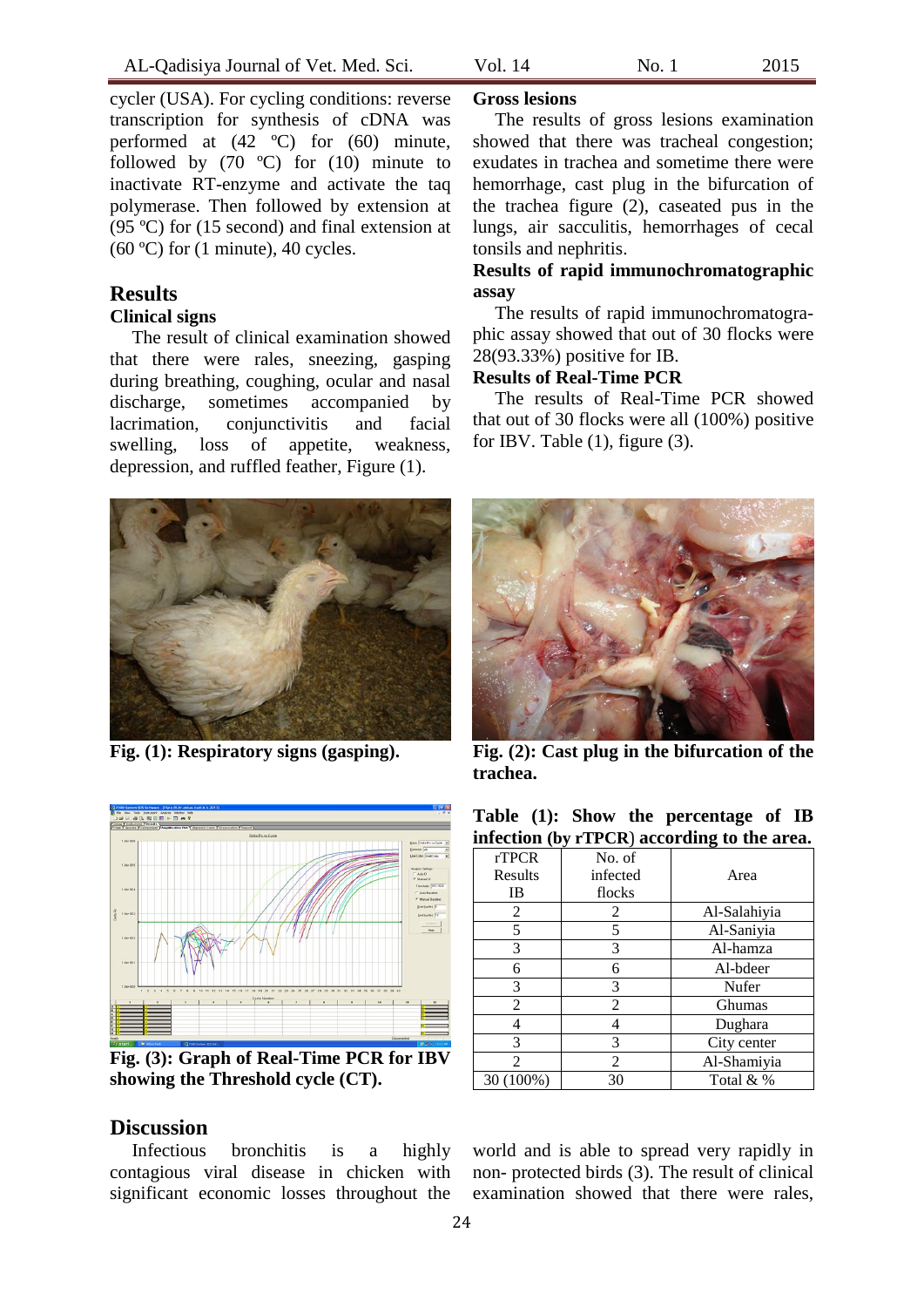sneezing, gasping during breathing, coughing, ocular and nasal discharge, sometimes accompanied by lacrimation, conjunctivitis and facial swelling, loss of appetite, weakness, depression, and ruffled feather. These results are companionable with (7) who found that sneezing, coughing and dyspnea was characteristic clinical signs of infectious bronchitis and avian influenza (H9 subtype ).While (8) who found tracheal rales, coughing, poor weight gain, and reduced feed efficiency in broilers and a decline in egg production in layers were important clinical signs for IBV. Whereas (9), (10) recorded gasping, coughing, sneezing, tracheal rales, and nasal discharge. While (11) reported that inoculated birds with IBV experimentally showed severe conjunctivitis, associated with abundant lacrimation, edema, and cellulitis of the periorbital tissues at 48 hours following challenge with IBV. The results of gross lesions examination showed that there were tracheal congestion, exudates in trachea and sometime there were hemorrhage, cast plug in the bifurcation of the trachea, airsacculitis, hemorrhages of cecal tonsils and nephritis. This result is agreement with (12) who found post-mortem lesions of dead birds revealed increased trachea mucus, severe renal

#### **References**

- 1-Abro S H, Renström L H, Ullman K, Isaksson M, Zohari S, Jansson DS, Belák S, Baule C (2012) Emergence of novel strains of avian infectious bronchitis virus in Sweden. Veterinary Microbiology*,* 155(2-4): 237-246.
- 2-Kuo S M, Kao H W, Hou M H, Wang C H, Lin S H, Su H L (2013) Evolution of infectious bronchitis virus in Taiwan: Positively selected sites in the Nucleocapsid protein and their effects on RNAbinding activity. Vet. Microbiol., 162:408- 418.
- 3-De Wit J J, Cook J K A, Verheijden J H M (2010) Infectious bronchitis virus in Asia, Africa, Australia and Latin America: history, current situation and control measures. Rev Bras Cienc Avic, 12: 97-106.
- 4-Jackwood M W (2012) Review of infectious bronchitis virus around the word . Avian diseases, 56: 634-641.
- 5-Aldous E W, Collins M S, Mc Goldrick A, Alexander D J (2001) Rapid pathotyping of Newcastle Disease Virus (NDV) using fluoro genic probes in a PCR assay. Veterinary Microbiology, 80 (3) : 201–212.

congestion, urates filled ureters as well as congestion in liver and spleen in the infection with nephropathogenic strain of avian infectious bronchitis virus. While (7) found tracheal congestion, Lung hyperemia, air saculitis and swollen kidney, tubular cast formation in tracheal bifurcation were observed in all dead birds, these casts extended to the lower bronchi. The results of rapid immunochromatographic assay showed that out of 30 flocks were 28(93.33%) positive for IB. The test is characterized by rapidity which can be done in the field, cheap test as compared with other tests and also consider one of most screening test which gave picture about of the presence of viral antigen (13). The results of Real-Time PCR showed that out of 30 flocks were all (100%) positive for IBV. In molecular technique survey of IBV in Iran by RT-PCR and type specific nested PCR, the viral RNA was detected in 42.8% of broiler flocks from different regions of Iran (14). This result were less than our results of IBV percentage by RT-PCR and this may due to the differences in vaccination program and application of other control measures and correction of management in addition to the geographical distribution and climatic factors.

- 6-Hewson K, Noormohammadi A H, Devlin J M (2009) Rapid detection and non-subjective characterization of infectious bronchitis virus isolates using high-resolution melt curve analysis and a mathematical model. Arch. Virol. 154: 649- 660.
- 7-Seifi S, Asasi K, Monammadi A (2012) An experimental study on broiler chicken co-infected with the specimens containing avian influenza (H9 subtype) and infectious bronchitis (4/91 strain) viruses. Iranian J. Vet. Res. Shiraz Un., 13 (2), Ser. No. 39, Pp.: 138-142.
- 8-Cavanagh D, Naqi S A (2003) Infectious bronchitis In: Diseases of Poultry  $11<sup>th</sup>$  ed. Saif Y M, Barnes H J, Glisson J R, Fadly A M, McDougald L R, Swayne D E (eds.) Iowa States University Press, Ames, Iowa, USA, Pp.: 101-119.
- 9-Liu S, Kong X (2004) A new genotype of nephropathogenic infectious bronchitis virus circulating in vaccinated and non-vaccinated flocks in China. Avian Pathol., 33: 321-327.
- 10-Liu S W, Zhang Q X, Chen J D, Han Z X, Liu X, Feng L, Shao Y H, Rong J G, Kong X G, Tong G Z (2006) Genetic diversity of avian